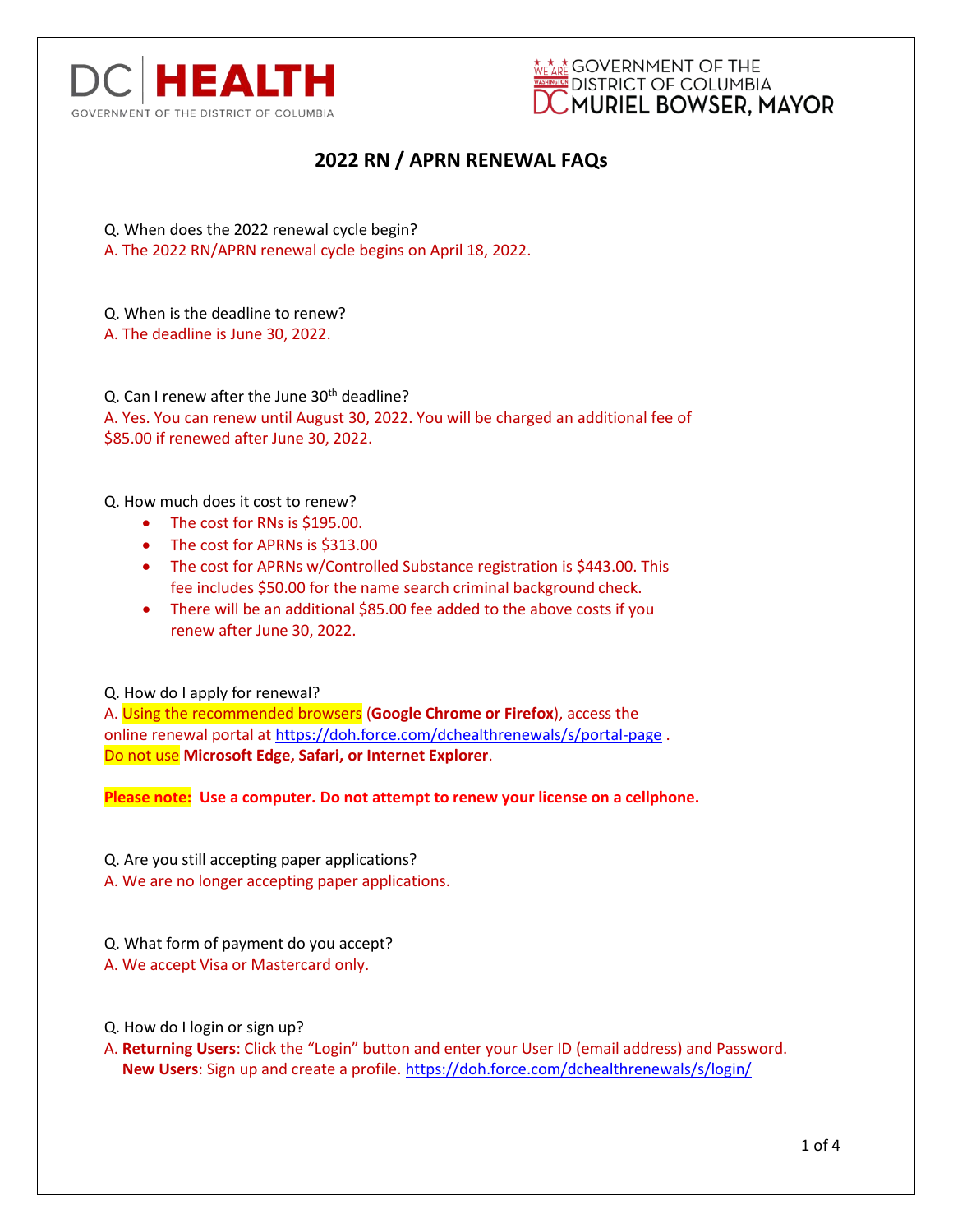



Q. I am having problems signing up, who do I contact? A. Contact our technical support department and create a '*case*' at <https://dohlicenseinfo.secure.force.com/support/>

Q. I am having problems logging in, who do I contact? A. Send an email to [nursingapplication.bon@dc.gov](mailto:nursingapplication.bon@dc.gov)

Q. I don't know my license number. Where can I find it? A. You can search for your license number using your first and last name or Social Security number (SSN) on the license verification site at <https://doh.force.com/ver/s/>

Q. I am not currently working in DC and don't want to renew my license, what are my options?

A. You may opt to place your license on "Paid Inactive Status" or allow it to expire. There is no penalty for allowing your license to expire.

Q. What documents do I need to renew?

A. Be prepared to upload continuing education, name change documents, explanation to a "yes" answer to a screening question, if applicable, and COVID information.

Q. What are the continuing education requirements? A. You can find the requirements at <https://dchealth.dc.gov/node/1163176>

Q. How do I submit a name change? A. You can update your name as a part of the renewal process. Be prepared to

upload a marriage certificate, divorce decree, or court order.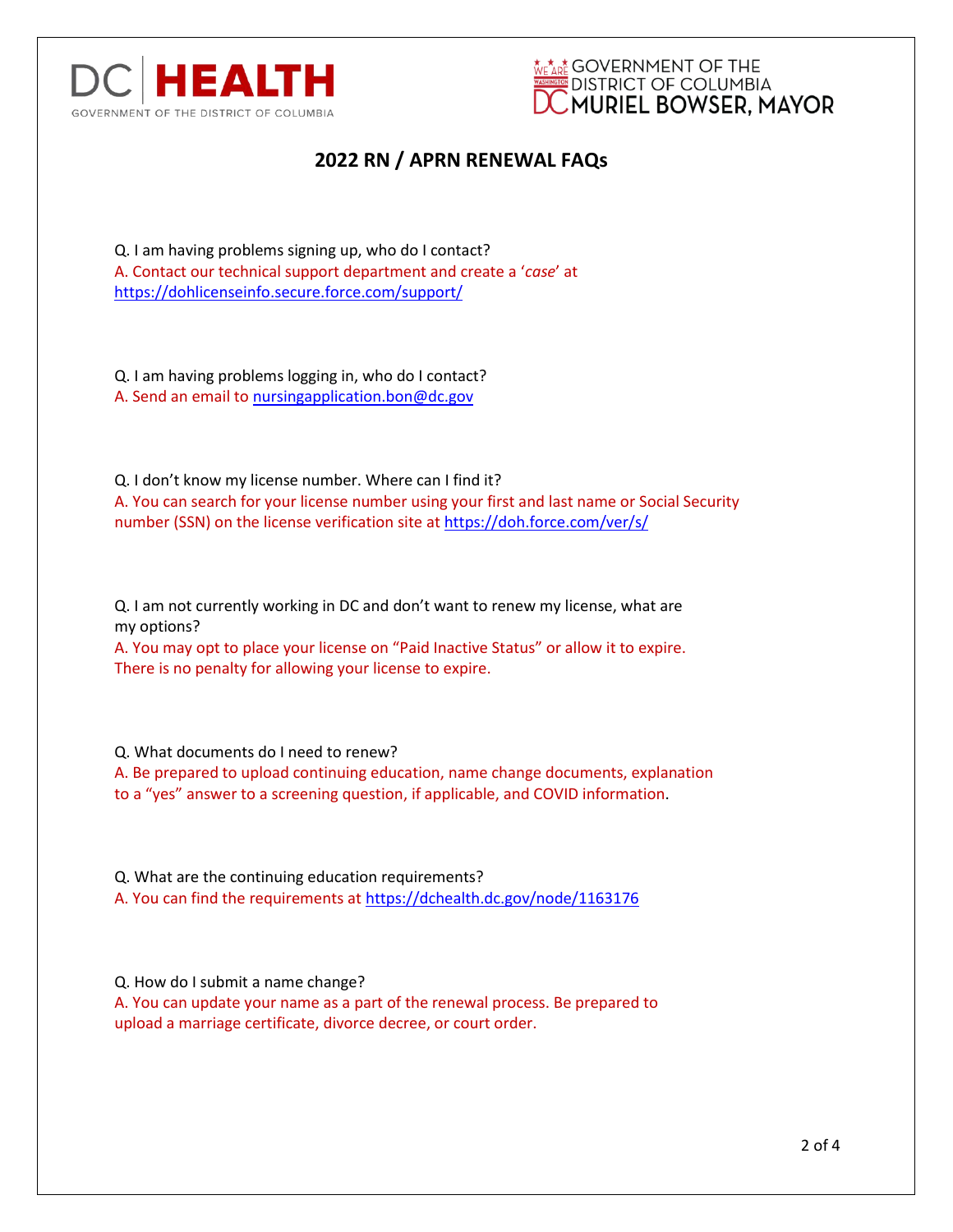



Q. I answered "yes" to a screening question, will my renewal be denied? A. A determination is made after review by Board staff. You will be notified if additional information is required.

Q. How will I know that my renewal has been processed? A. Once you have successfully applied for renewal, you will receive from the Board:

(1) An email including a **printable certificate** with the 2024 license expiration date, and a separate email with your **credit card payment receipt**. You will receive these emails within 24 hours of completion of the online application, pending successful payment process.

OR

(2) An email stating that your **application is on hold** for further review by the Board.

**Please note:** Check your spam or junk folder for an email from [dchealth.licensing@dc.gov](mailto:dchealth.licensing@dc.gov) with the subject **DC Health License Copy**.

Q. What should I do if I have received my **credit card payment receipt**, but have **not** (within 24 hours of application) received my **printable certificate** with the 2024 license expiration date?

A. Send an email to [nursingapplication.bon@dc.gov](mailto:nursingapplication.bon@dc.gov)

Q. What should I do if there is a problem involving my credit card payment process (my payment is verified by my credit card company, but is not reflected within the online application process; or if my credit card has been "double charged" by the online renewal process, etc.)?

A. Send an email to [nursingapplication.bon@dc.gov](mailto:nursingapplication.bon@dc.gov)

Q. My renewal application is on hold, when will it be renewed?

A. If your application has been on hold for more than 7 business days since the date of application, create a case to get an update on the status. You will receive a response within 48 hours. https://dohlicenseinfo.secure.force.com/support/.